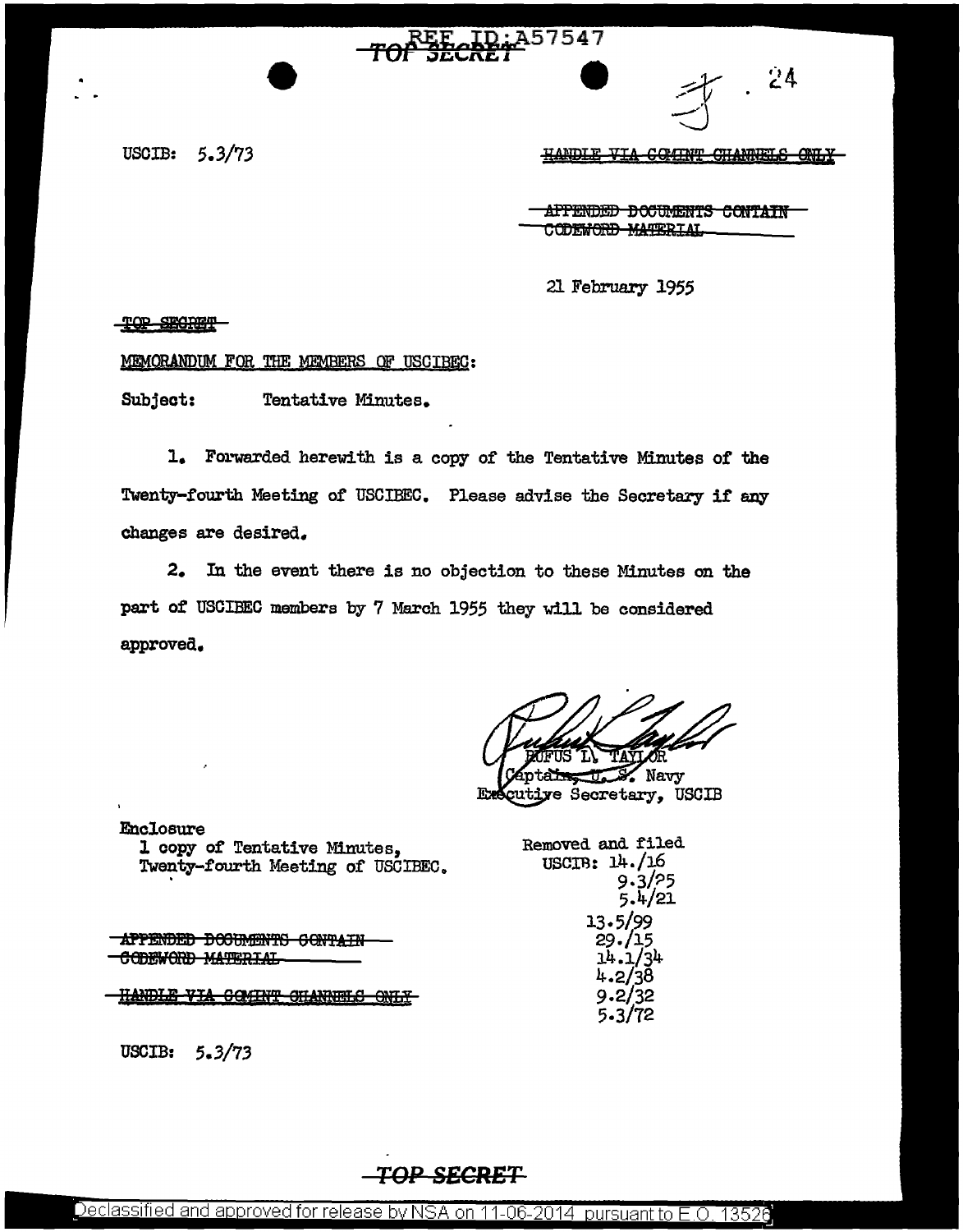## **CONFIDENTRAL ID: A54547 - 34**

CONFIDENTIAL - U.S. EYES ONLY

#### MINUTES OF THE TWENTY-FOURTH MEETING

#### OF THE

#### USCIB EXECUTIVE COMMITTEE

Captain Rufus L. Taylor, USN, Chairman

#### PRESENT:

|              | STATE:        | Mr. Robert F. Packard<br>(for Mr. T. A. Polyzoides)                           |
|--------------|---------------|-------------------------------------------------------------------------------|
|              | DEFENSE:      | Mr. William H. Godel                                                          |
|              | FBI:          | Mr. S. Drake Ellis                                                            |
|              | NSA:          | Captain Dwight M. Agnew, USN                                                  |
|              | ARMY:         | Lt. Colonel Richard Leffers                                                   |
|              | NAVY:         | Captain William H. McCormick                                                  |
|              | AIR FORCE:    | Lt. Colonel Frank J. Harrold, Jr.                                             |
|              | CLA:          |                                                                               |
|              | SECRETARIAT:  | Mr. Hamill D. Jones<br>Mrs. Daphne O. Tucker                                  |
|              | ALSO PRESENT: | OGA                                                                           |
|              | DEFENSE:      | Mr. Philip J. Patton<br>Mr. Robert E. Drake                                   |
|              | NSA:          | Captain Jack S. Holtwick, USN<br>Mr. Hugh S. Erskine<br>Mr. Benson K. Buffham |
|              | ARMY:         | Lt. Colonel Edwin E. McBride<br>Mr. John F. O'Gara<br>Mr. Richard Battey      |
|              | NAVY:         | CDR William F. Bringle<br>LCDR Dora Davis                                     |
|              | AIR FORCE:    | Captain Allen T. Miller                                                       |
| CONFIDENTIAL |               |                                                                               |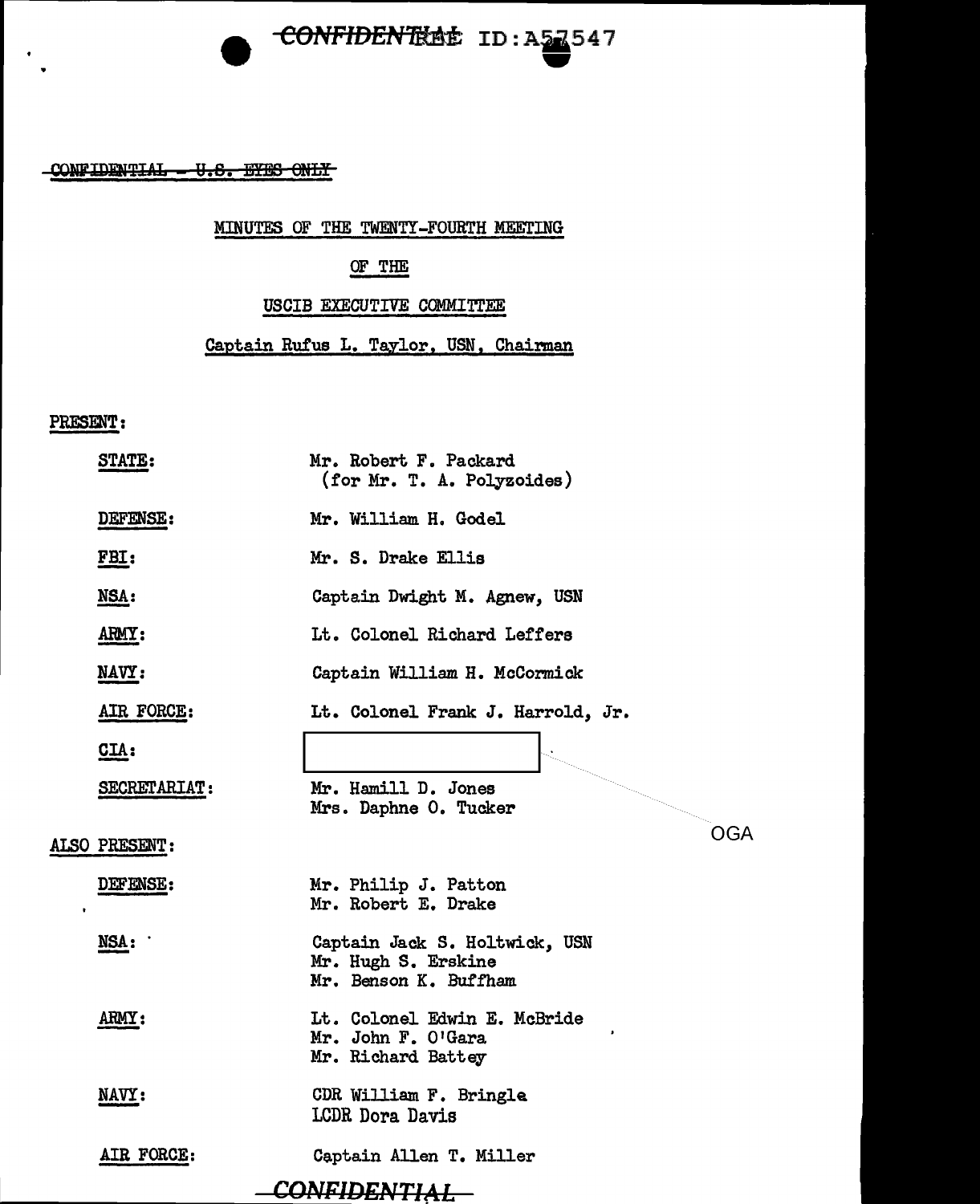

<del>CONFIDERENAI</del>D:A57547

The Twenty-Fourth Meeting of the United States Communications Intelligence Board Executive Committee was held at 1330 on 28 January 1955, in Room 2E687, The National Defense Building, Washington, D. C.